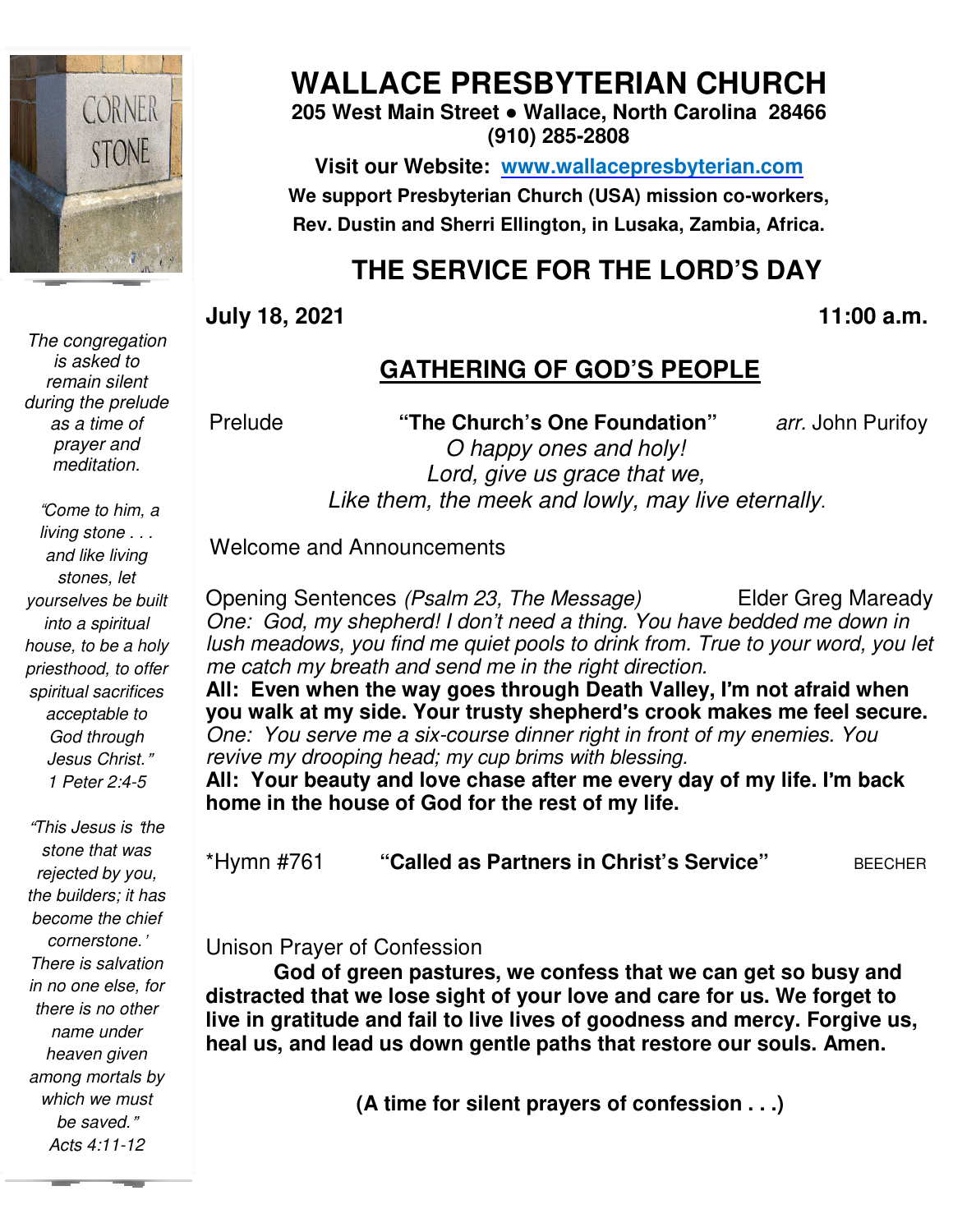*"Unless the Lord builds the house, those who build it labor in vain." Psalm 127:1*

Responsive Assurance of Pardon *One: Our Lord Jesus gives us rest and peace. Our Master*'*s touch heals us, and his shed blood is our salvation.* **All: In Jesus Christ, our sins are forgiven. Amen**.

Gloria Patri **Glory Be to the Father Glory be to the Father, and to the Son, and to the Holy Ghost; as it was in the beginning, is now, and ever shall be, world without end. Amen, amen.** 

# **PROCLAIMING GOD'S WORD**

**Children's Sermon Elder Carol Steen** 

Prayer for Illumination

 **where steadfast love and faithfulness will meet; righteousness and peace will kiss each other. We pray in Jesus**' **name. Amen. Holy Spirit, come and dwell in us. Place Jesus Christ in us so that he is the cornerstone holding us together and making us a sacred place** 

| Sermon         | "God's Dream House" | Rev. Cynthia Williams |
|----------------|---------------------|-----------------------|
| Gospel Lesson  | Mark 6:30-34, 53-56 |                       |
| Epistle Lesson | Ephesians 2:11-22   | Elder Greg Maready    |

A Time for Silent Reflection

Pastoral Prayer with the Lord's Prayer

**Our Father who art in heaven, hallowed be thy name. Thy kingdom come, thy will be done, on earth as it is in heaven. Give us this day our daily bread; and forgive us our debts, as we forgive our debtors; and lead us not into temptation, but deliver us from evil. For thine is the kingdom and the power and the glory, forever. Amen.**

# **GIVING THANKS TO GOD**

Presentation of Tithes and Offerings

*"According to the grace of God given to me, like a skilled master builder I laid a foundation, and someone else is building on it . . . For no one can lay any foundation other than the one that has been laid; that foundation is Jesus Christ." 1 Corinthians 3: 10-11*

**The Color**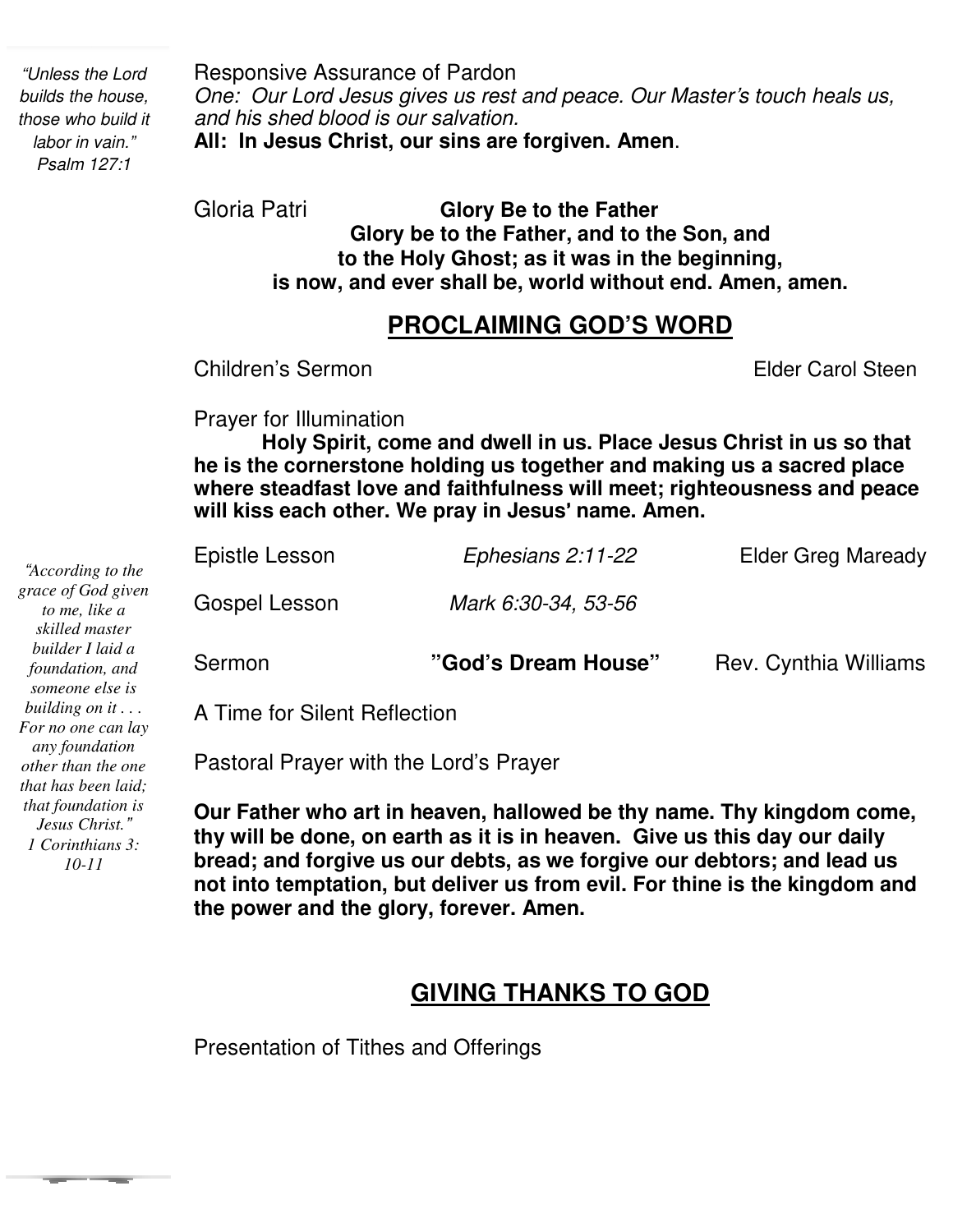**Offertory** 

*"For we are the temple of the living God; as God said, 'I will live in them and walk among them, and I will be their God, and they shall be my people.'" 2 Corinthians 6:16*

 *Do not be afraid, I am with you. I have called you each by name. Come and follow me, I will bring you home I love you and you are mine mine.*

Doxology and Prayer of Dedication

 *Praise God from whom all blessings flow; Praise Him all creatures here below; Praise Him above ye heavenly host Praise here host; Praise Father, Son, and Holy Ghost. Amen Amen.* 



The Affirmation of Faith: " "**A New Creed**" *from* The United Church of Canada

**We are not alone, we live in God**'**s world.**

**We believe in God: who has created and is creating, who has come in Jesus, the Word made flesh, to reconcile and make new, who works in us and others by the Spirit.**  to reconcile and make new,<br>
who works in us and others<br>
by the Spirit.<br>We trust in God.<br>We are called to be the Church: ho has created and is<br>ho has come in Jesus<br>the Word made flesh,

**We trust in God.** 

 **to celebrate God**'**s presence, to live with respect in Creation, to love and serve others, to seek justice and resist evil, to proclaim Jesus, crucified and risen, our judge and our hope.** In life, in death, in life beyond death,  **God is with us. We are not alone. Thanks be to God.**  \*Hymn #321 "**The Church Benediction** Postlude *"Imagine yourself as a living house. God comes in to rebuild that house. You thought you were being made into a decent little cottage: but He is building a palace. He intends to come and live in it Himself." C.S. Lewis, Mere Christianity* **"The Church's One Foundation"** AURELIA

\**All who are able may stand All stand.*